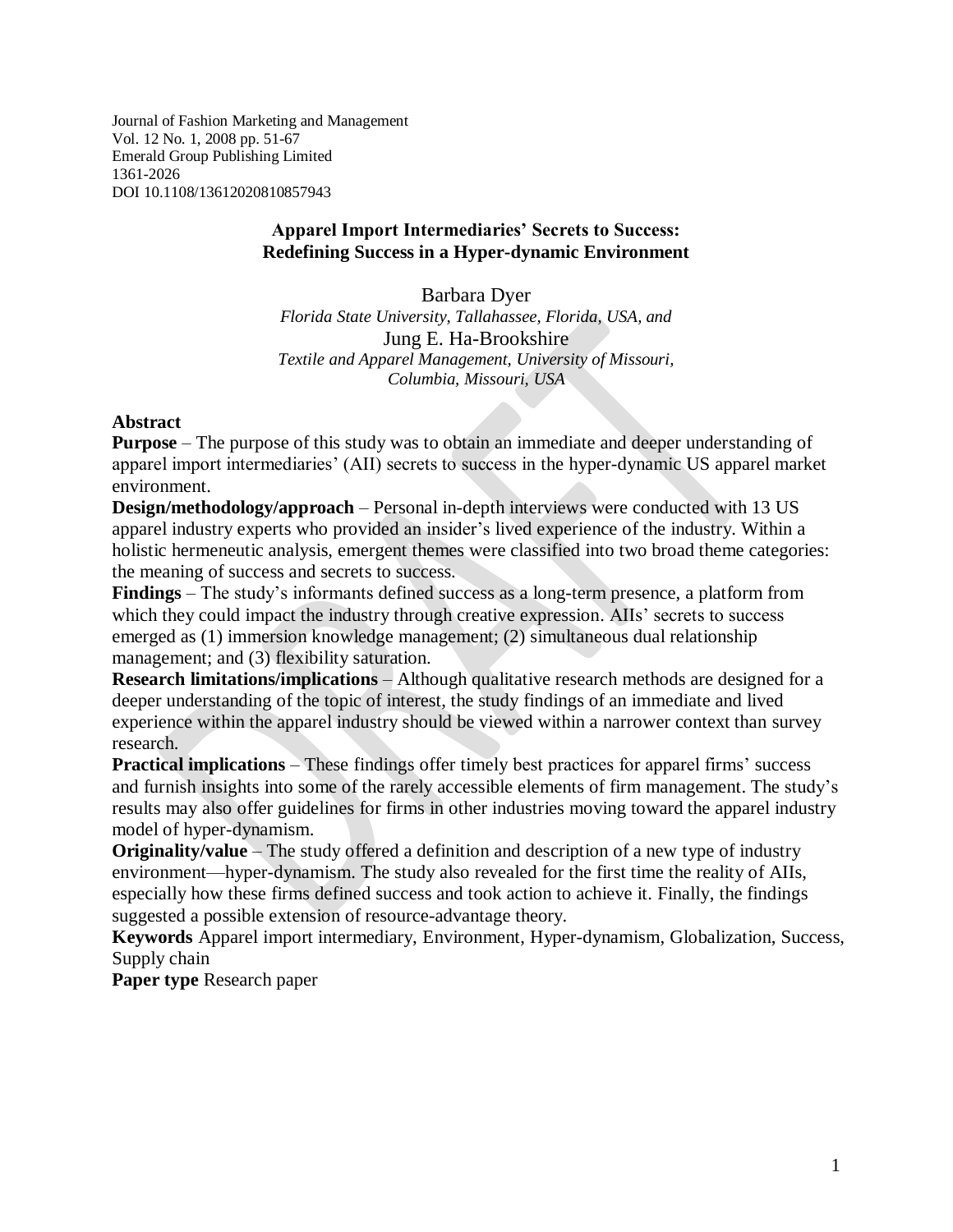#### **Apparel Import Intermediaries' Secrets to Success: Redefining Success in a Hyper-dynamic Environment**

## **Introduction**

The movement of apparel production across international borders has fundamentally transformed the apparel industry, resulting in an extremely challenging business environment (Appelbaum and Christerson, 1997; Dicken, 2003; Jones and Hayes, 2004; Taplin and Winterton, 2004). The apparel import intermediary (AII), a domestic apparel service firm that links domestic wholesalers/retailers and foreign distributors/manufacturers to facilitate import transactions in the global apparel supply chain, represents one of the most significant outcomes of the US apparel industry's transformation. Ha and Dyer (2005, 2006) have recently discussed AIIs' new market environment, their development, and their distinctive functional activities, providing an in-depth analysis of the metamorphosis rendered by overwhelming changes in apparel market conditions. However, the question of what makes certain AII firms successful while others fail has not yet been addressed. The answer to this question could provide best practices for firms' success within the apparel and other industries and furnish special insights into the nature of the current apparel industry for industry analysts and academics.

Much has been written in the management literature about changes in market environments. Ireland and Hitt (2005, p. 64) state, "there is virtually uniform agreement that the complexity, turbulence, and extraordinary changes during the 1980s and 1990s are contributing to the rapid development of an ultracompetitive global economy." However, Ireland and Hitt's statement, in reality, describes a playing field that awaits most firms engaged in global commerce. For other firms, the

complexity, turbulence, and change can be far greater, especially when time drives an industry (Kuivalainen et al., 2004). The apparel industry, fueled by the cyclical nature of fashion, is, perhaps, more timedriven, that is, accelerated, than any other and could be said to operate in a hyperdynamic environment. Hyper-dynamism in this study is defined as an industry environment characterized by complex market relationships, unpredictable environmental shifts, and intense competition for scarce environmental resources, coupled with accelerated business cycles.

Firm environment and performance have been strongly linked in the management literature and have been assessed traditionally through quantitative measures or post hoc secondary data (Ambler and Kokkinaki, 1997; Dess and Robinson, 1984). Although post hoc industry reports provide important information, this kind of information tends to be unavailable when firms are small, privately held, or new to the industry (Dess and Robinson, 1984). Many AIIs seem to fall under one or more of these criteria, rendering traditional approaches for investigating these firms' performance ineffective. In response, this study sought to obtain an immediate and deeper understanding of AIIs' secrets to successful performance through the perspective of active participants who have been immersed and survived in the hyper-dynamic US apparel industry environment (Wengraf, 2001). Their perspective can provide: (1) essential and timely information that reflects the true realities of the business context; and (2) core, deep factors and processes that post hoc secondary data or other media coverage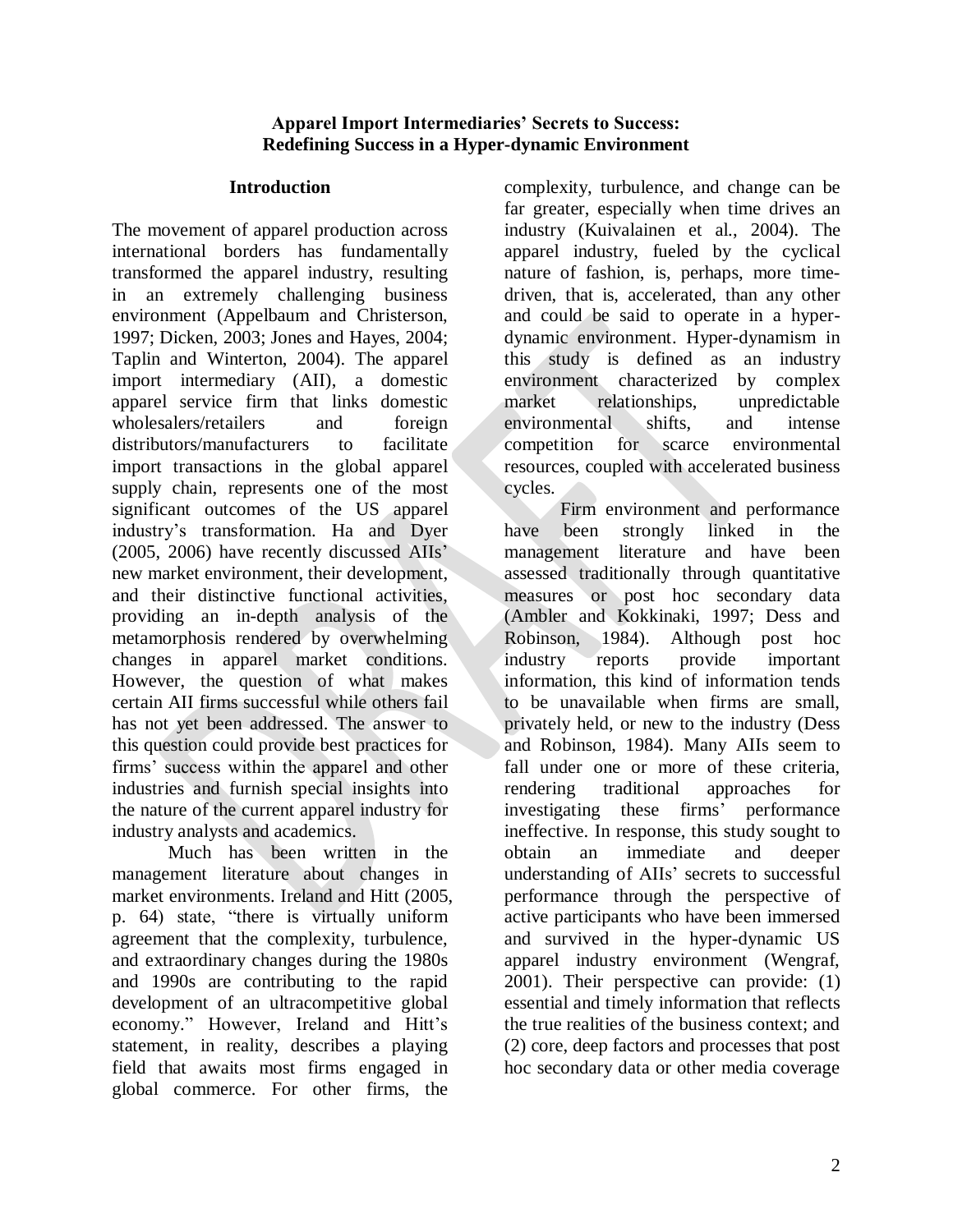often fail to deliver (McCraken, 1988; Wengraf, 2001).

This paper first presents a theoretical framework, an in-depth explanation of hyper-dynamism, and an overview of the role of environment and firm performance measures, followed by the study's conceptual model. Next, the qualitative indepth interviews and interpretive data analysis are discussed. The study results follow, and, finally, the paper concludes with a brief summary of key findings, the contributions to the literature, the implications of the study findings, and future research opportunities.

# **Background**

## *Resource-advantage theory of competition framework*

Little research has been done to date on AIIs; however, one advantage of recognizing them as a firm type is an exceptional opportunity to assess how existing theory does or does not adequately explain their reality. The results of Ha and Dyer's (2005, 2006) study of AIIs' environment, development, and functions highlighted the importance of resources in the very existence of these firms. The previous study, as well as this study, has also emphasized the role of environment and the special consideration needed for firms operating within a hyper-dynamic environment. Based on this logic, the study's research questions have been approached using a resource-advantage (R-A) perspective. The R-A theory of competition defines competition as the process of a disequilibrating and on-going struggle for comparative advantages in resources, with a focus on the firm's unique resources or assortment of resources that achieve superior financial performance in a market environment with heterogeneous and

immobile demands and resources (Hunt, 2000).

## *A new definition of environment: Hyperdynamism*

The importance of the firm's environment in business practices has been well documented in the management, marketing, and organizational behavior literature. Numerous terms and descriptions for firm environments have been proposed, with Sharfman and Dean (1991) summarizing the three major dimensions of the environment generally accepted in the literature: (1) complexity (the diversity of components in the environment); (2) turbulence (the rate of unpredictable environmental change); and (3) resource availability (the level of competition for scarce resources in the environment) (see Table I). Although each of these dimensions provides an important environmental component, even when all three dimensions are considered together, they fall short of accurately describing certain types of chaotic environments, because they tend to focus on the rate of unpredictable change and fail to account for the impact of predictable, but accelerated, business cycles.

"Take in Table I"

Acceleration of the business cycle could be said to be an issue for most business concerns dealing with today's technology changes, consumer demands, global competition, and a host of factors that have created time pressures. The apparel industry, however, presents a unique environment that is often overlooked, because of an old, outdated industry image, including an assumption of "cheap" labor processes, unsophisticated technology, human rights issues, and the perceived triviality of fashion (Taplin, 2006). In reality, the US apparel industry's environment is characterized by rapid technology change in capital investments and communication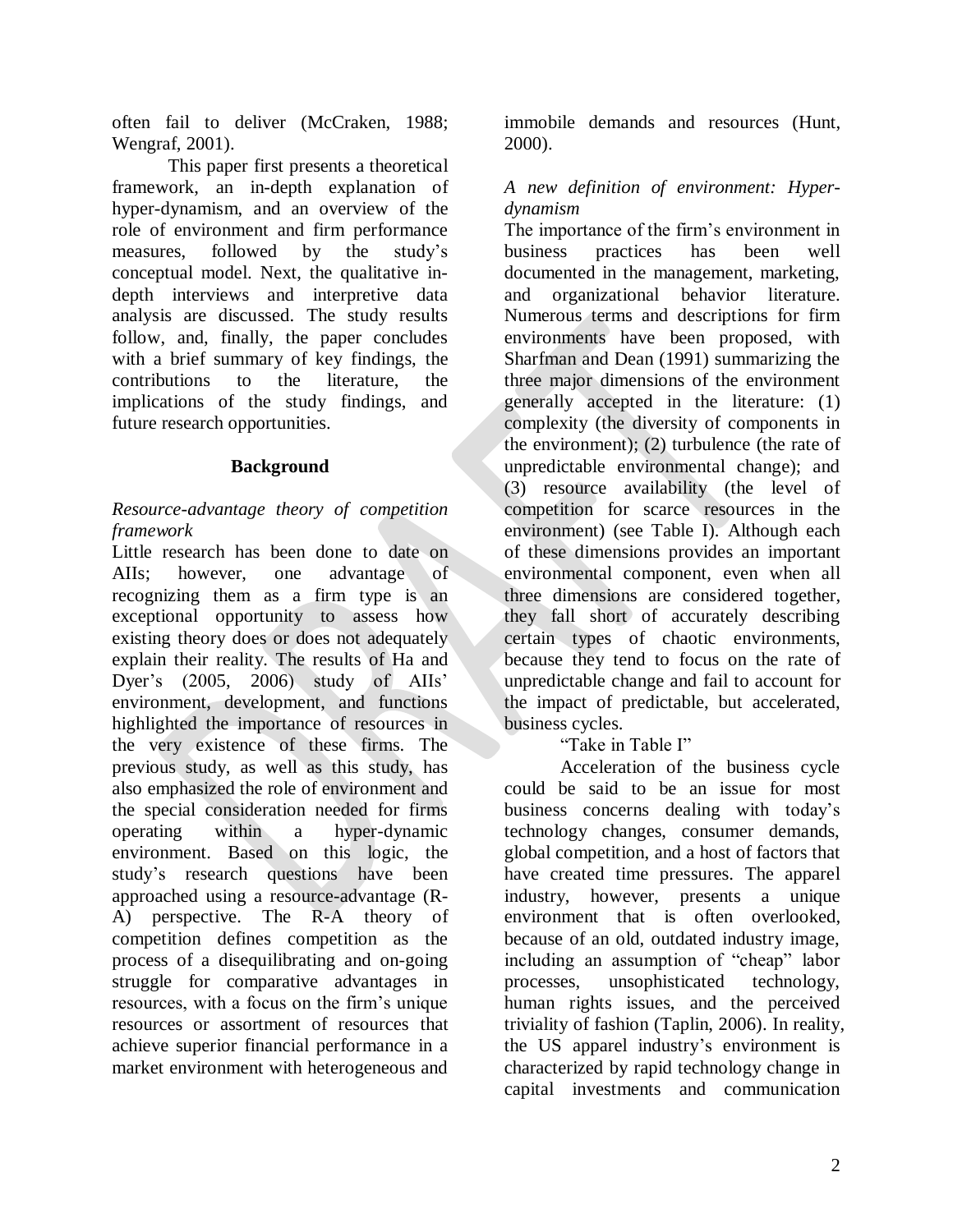management, increasing information intensity, extremely short production cycles, myriad small batch production demands, fragmentation of businesses processes due to globalization, language and culture management, and legal and ethical matters. The crux of the matter, however, is that next to food, apparel products in general have among the shortest life cycles of any consumer products (Michelle, 2004). The apparel industry must accommodate all the pressures affecting today's markets, but beyond that must also grapple with punishing business cycles driven by the standard eight, and possibly up to monthly, market seasons. Therefore, this study suggests that a new definition of environment, hyper-dynamism, is needed. Hyper-dynamism describes the unique nature of industries, such as the apparel industry, which incorporate high levels of the three established dimensions of environment—complexity, turbulence, and resource scarcity—but also includes the new dimension of acceleration, defined as the speed of predictable business cycles. Hyperdynamism includes a heady blend of all of the chaotic elements that contribute to the modern business environment—but at hyper-speed.

# *Environment and firm performance*

Traditionally, many researchers considered the external environment a given, or a set of conditions to which the firm can only react or adjust, thus, *de facto* determining firms' activities. For example, Fredrickson and his colleagues argued that certain resources of the firm, such as rational comprehensive processes, would only work in stable environments, not in dynamic environments (Fredrickson, 1984; Fredrickson and Iaquinto, 1989). This view of the firm environment was based on a key underlying assumption of neoclassical economic theory that the environment

strictly determines firms' conduct and performance (Hunt, 2000; Morris et al., 2002). An opposite theoretical argument, suggesting the explanatory or moderating role of firm environment demonstrates the significant changes in how firm environments are now perceived—very differently from the traditional view of stable, static, homogeneous, and equilibrium-oriented environments of the past (Miller and Frisen, 1983; Goll and Rasheed, 1997). This new perspective has led to a whole new body of research, as well as new findings on the role of environments relative to firm performance (Ambler and Kokkinaki, 1997).

The concept of firm performance, a vague and inconsistent construct in the literature, has fostered consistent debate about what in reality composes performance. In this vein, Ford and Schellenberg (1982) examined the four major perspectives on the concept of firm performance. The first view is the goal approach which defines performance in terms of goal attainment, assuming organizations pursue ultimate and identifiable goals (Etzioni, 1964). The second perspective is the systems resource approach which defines performance in terms of the organization's ability to secure scarce and valued resources, emphasizing the relationship between the organization and its environment (Yuchtman and Seashore, 1967). The third perspective is the process approach which defines performance in terms of the behavior of organization participants (Steers, 1977).

Though each of these perspectives has advantages in explaining firm performance, each has been criticized for its unidimensionality. Instead, Connolly and colleagues (1980) have proposed the multiple constituency approach to firm performance, highlighting multiple and subjective evaluative criteria, both directly and indirectly associated with the firm.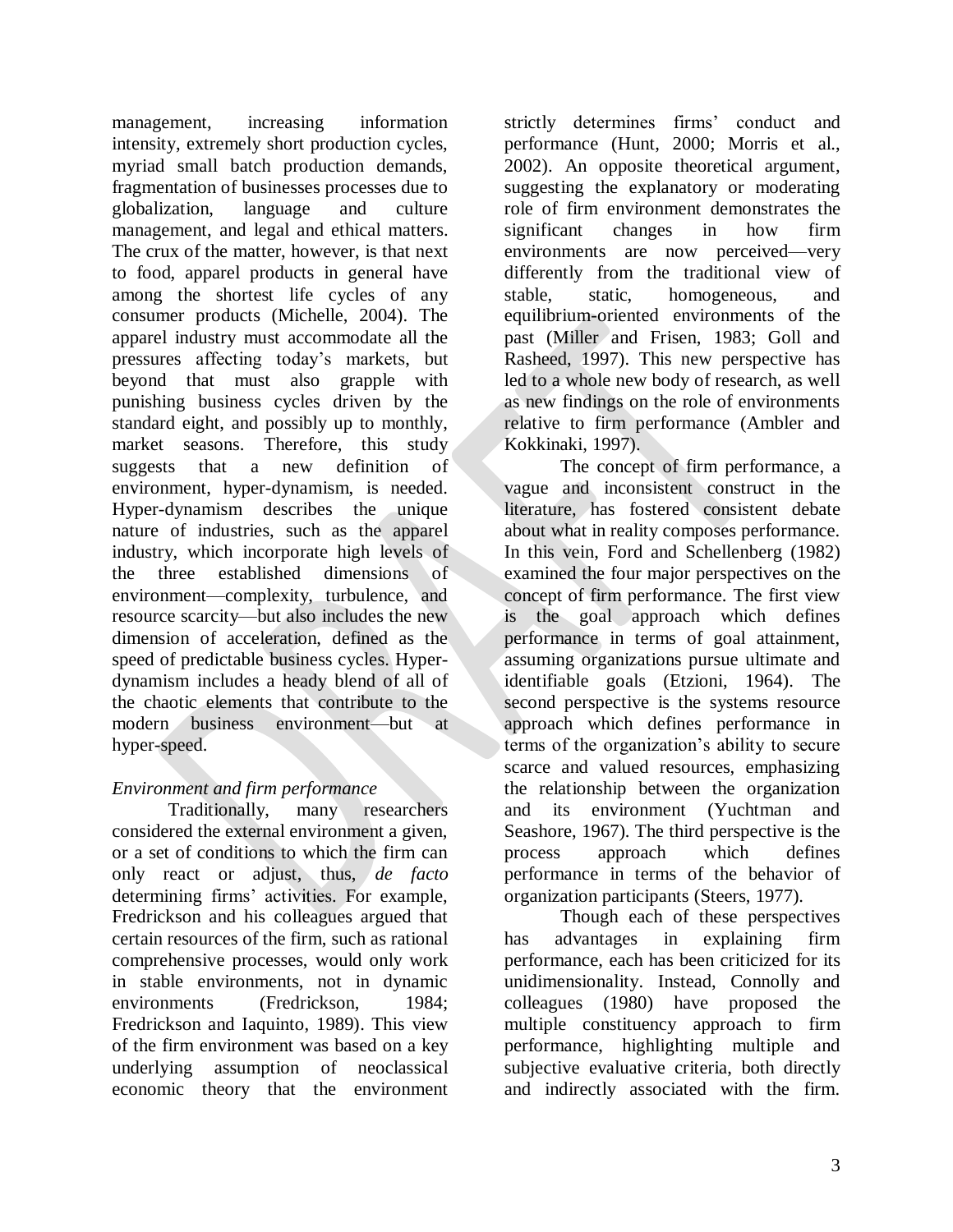Under this view, the firm is an open system and a coalition of diverse constituencies, each possessing different levels of performance expectations for continued membership in the coalition. Supporting this, Ambler and Kokkinaki (1997, p. 665) concluded, after reviewing success-related articles in the recent leading marketing journals, that "success is both particular, against specific objectives, and subjective, in the sense of who selects which goals and which performance benchmarks."

# *Conceptual model for AIIs' secrets to success*

# *Defining AIIs*

The generally held relationship between environment and performance suggests that firms do change their activities to meet the demands of their environments (Hunt, 2000). This, in turn, implies that most industries today must evolve and perform in response to today's new markets that are characterized as highly complex, turbulent, and intensely competitive (Dicken, 2003). When either the firm is new or the environment is changing for an existing firm, it calls into question what dimensions appropriately define performance and, second, demands an understanding of what actions will actually drive those performance dimensions. AIIs have adapted their firms to carry out unique design, marketing, sourcing, and service activities in response to the transformation of the US apparel industry (Ha and Dyer, 2005, 2006).

As stated earlier, this study defines AIIs as domestic apparel service firms that link domestic wholesalers/retailers and foreign distributors/manufacturers to facilitate import transactions in the global apparel supply chain. Domestically, AIIs work closely with all firms interested in selling imported apparel products either to other firms or directly to consumers. Internationally, AIIs work closely with all

firms interested in selling apparel products to foreign markets. While trade data provided by US government or trade organizations clearly capture the movement of apparel products across international borders, it is currently extremely difficult to track domestic movement of foreign products accurately. That is partly due to government business classifications, for example, the North American Industrial Classification System (NAICS), that fail to distinguish between the movement of imports and domestic products once across the border. Furthermore, although numerous terms have been proposed by academics and the apparel trade to describe the firms responsible for the movement of imports domestically, a common terminology to characterize them has not yet developed. In fact, confusion surrounds much of the terminology for intermediary firms. For example, the term, apparel jobber, has been commonly used to refer to intermediaries in the domestic industry, yet it tends to be strongly linked by some to manufacturers and manufacturing activities (Olsen, 1978), which may exclude apparel intermediaries whose focuses include retailer needs. In addition, others view jobbers as firms that take small contracts for existing apparel goods to turn them around quickly, often to move those goods on to other retailers or discount establishments.

Thus, it is proposed that the new term, AII, provides a comprehensive category that includes not only apparel service firms that have acted as intermediaries in the past, such as import wholesalers, import jobbers, import merchant wholesalers, import agents or brokers, import trading companies, and foreign manufacturer's sales offices or sales branches, but also some of the new intermediary firm types that have resulted from the changes in the apparel industry. Firms making direct sales to the ultimate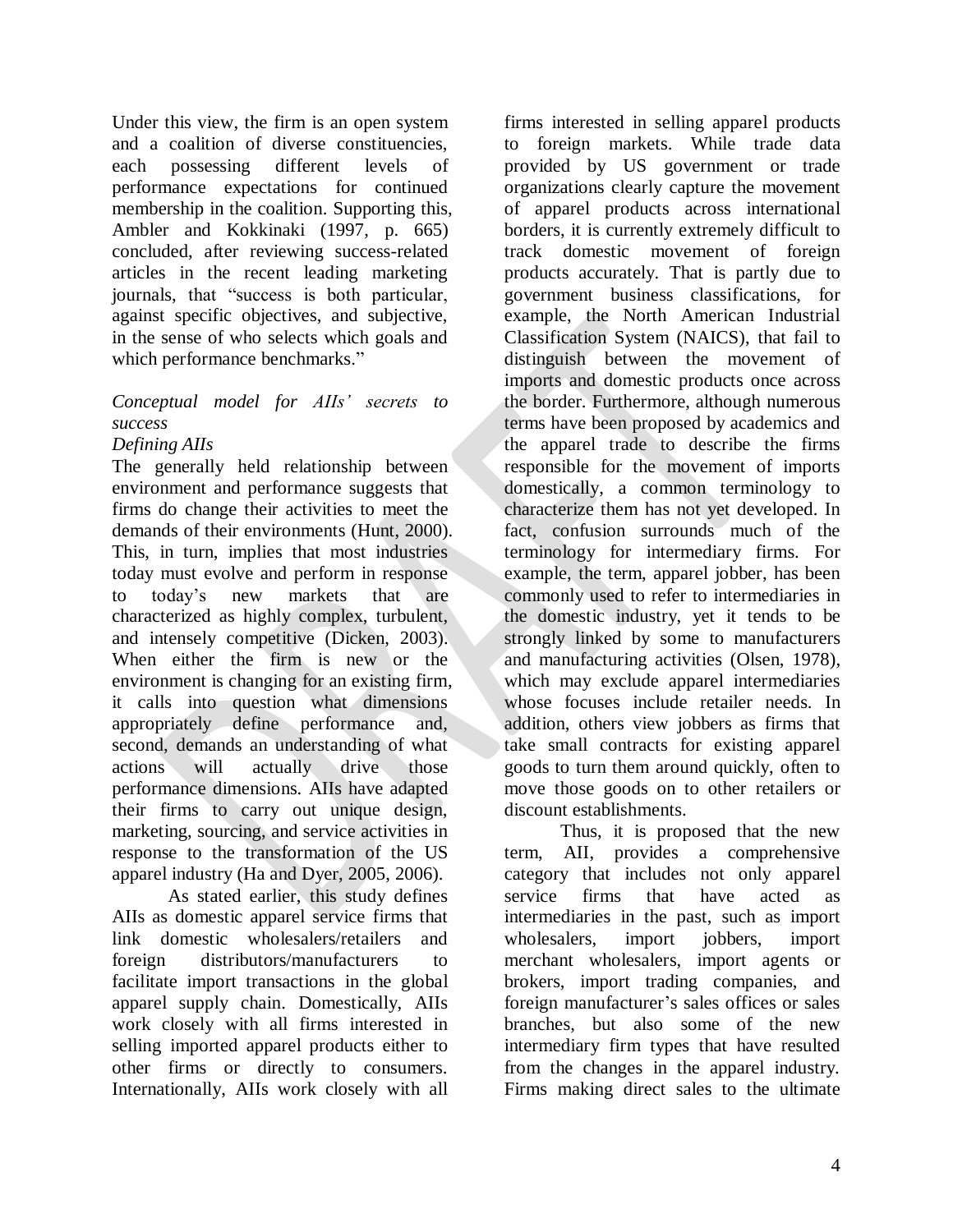consumer, however, would be excluded given a lack of "intermediary" role. Under this new definition firms currently viewed as apparel manufacturers might more accurately be classified as AIIs. For example, Baughman (2004) argued that the 14 leading US apparel firms that are currently classified as apparel manufacturers (NAICS 315) are, in fact, importing or sourcing most of their apparel products, even up to 99%, for domestic sales.

Despite the difficulties of identifying AIIs and tracking their economic contributions, some indirect conclusions about AIIs can be drawn from extant trade data. For example, the United States imported up to \$71.3 billion of apparel products in 2003 (World Trade Organization, 2004). How much of this volume was directly handled by domestic retailers (e.g., Wal-Mart or Target) is unclear; however, it is clear that AIIs take the major responsibility for the overall import volume of apparel in the United States. These AIIs would include the smaller firms that are drawn to the garment centers in New York, Los Angeles, Dallas, Chicago, and Atlanta, as well as the larger firms such as VF Corporation (Greensboro, NC) and Oxford Industries, Inc. (Atlanta, GA) that are still perceived as manufacturers.

# *Conceptual Model*

Given the impact of environment on apparel firms, AIIs offer an excellent model for exploring how firms respond to new market demands, redefine success (if necessary), and reevaluate firm success factors in the hyper-dynamic US apparel market environment. Figure 1 demonstrates the ongoing changes associated with hyperdynamic market demands and firm responses. It should be noted that the relationships are not just circular, but are also spiraling upward in response to what is

generally seen as an increasingly complex and competitive business environment.

"Take in Figure 1"

#### **Methodology**

To obtain a richer, deeper understanding of AIIs, the study explored the lived experiences of their strategic decision makers who have been immersed in and survived the hyper-dynamic US apparel market environment. Their experiences are important because the activities of many AIIs are not addressed by mass media or US government statistics. This quandary is deepened by private ownership in some instances. The result is an unclear picture of AIIs and their activities. Consequently, the research questions for this study were addressed through long, in-depth, yet lightly-structured interviews, using interpretive analysis of the interview texts. These techniques allow the interviewer to see and experience another person's world through his or her eyes without violating the participant's privacy (McCracken, 1988) and to reveal depth realities that could be far different from surface appearances. Thus, these techniques are excellent approaches when building a model of a particular reality in the beginning stage of the research cycle (Wengraf, 2001).

# *Data Collection*

The study's informants were purposively sampled across strategic decision makers of AIIs primarily located in New York City (see Table II). Purposive sampling techniques were especially appropriate for the study's objectives as they support researchers in generating conceptual models in an exploratory research context (Mason, 1996). These expert informants offered insights into the apparel industry of one of the largest apparel importers in the world. The study's expert informants were selected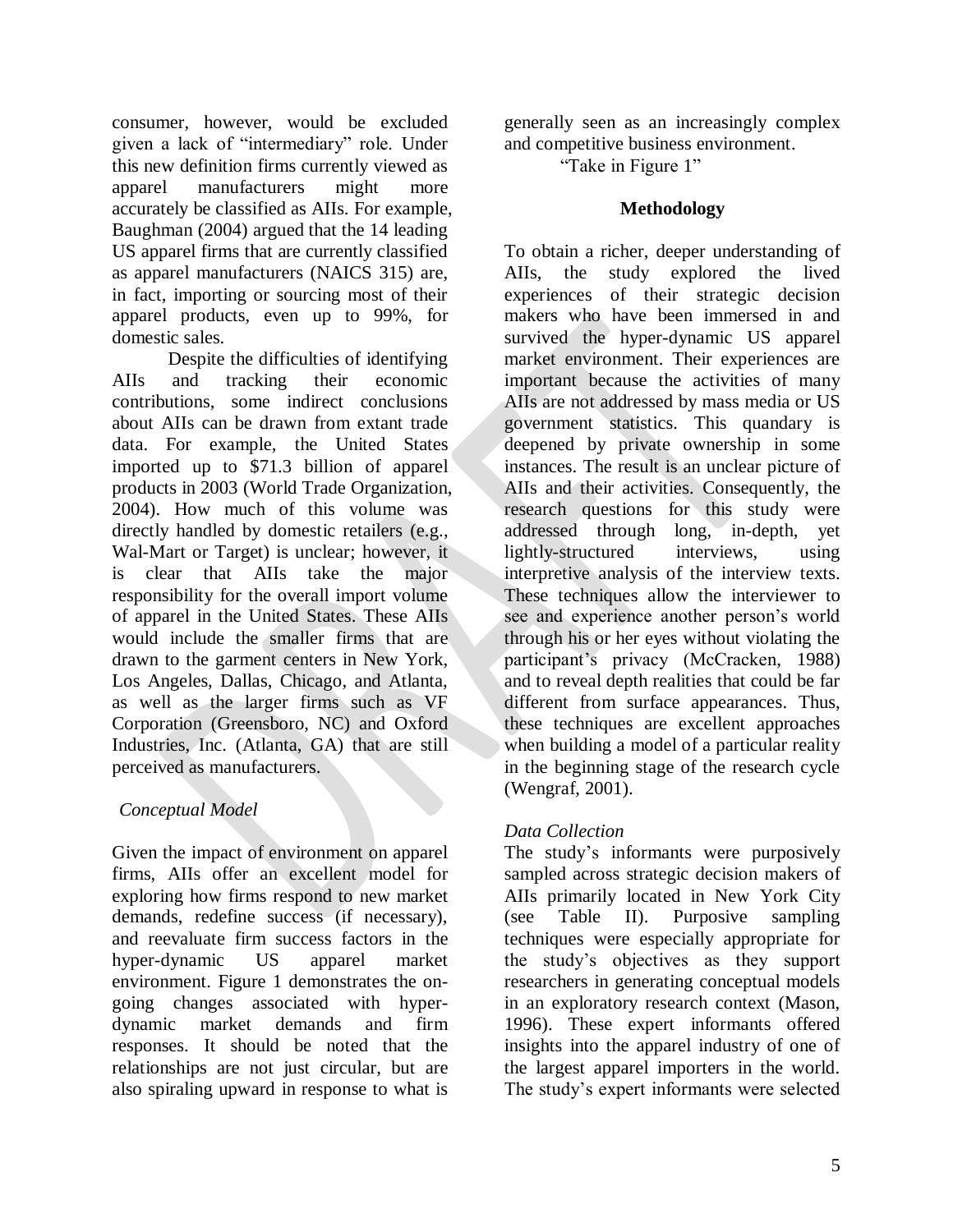based on their expertise and their ability to detail their own immersion experiences in the hyper-dynamic US apparel market environment (Mason, 1996). The research team approached the study's informants through personal contacts, a business directory, and personal visits to apparel showrooms located in New York City, one of the natural epicenters of US apparel import intermediary firms.

"Take in Table II"

Totally, 13 expert informants participated in the interviews during the summer of 2005. The 13 firms participating represented a range of apparel import intermediary firms. Three were former manufacturers (now import intermediaries as they have abandoned domestic manufacturing facilities); two were foreign manufacturer's US domestic partners; two were traditionally regarded as jobbers; one was an industry consultant who represented all types of apparel firms; and five were specialized apparel service firms providing high levels of design, marketing, sourcing, and service. A review of the transcribed interviews indicated repeating ideas, suggesting information saturation (Mason, 1996). Previous exploratory studies of firm issues using similar methods also suggested that 12 to 20 interviews were sufficient to achieve research goals (Bello et al, 2003; Souchon and Diamantopoulos, 1997). Each interview took between 30 and 60 minutes, with most interviews taking place in the informant's offices, home, or in a hotel lobby. During the interviews, each expert informant was asked to share his/her views on the meaning of his/her firm's success and its unique secrets associated with success. The interviews were audiotaped and then transcribed for analysis purposes.

# *Data analysis*

For data analysis, three cycles of interpretive procedure, a movement from the part to the whole, were conducted: (1) an intratext cycle; (2) an intertext cycle; and (3) interactive movements between the intratextual and intertextual interpretive cycles (Dutton and Dukerich, 1991; Thompson, 1997). The first part-to-whole cycle, an intratext cycle in which each transcribed interview was read in its entirety, provided a holistic view of the total interview text. The second part-to-whole cycle, an intertext cycle in which the texts were analyzed across interviews, allowed for the emergence of similarities and differences. When the two part-to-whole iterations were completed, interactions between the intratext and intertext cycles were evaluated across different interviews, reflecting back on the previously interpreted interview text in light of newly developed understandings.

During the first part-to-whole cycle, 14 themes related to the meanings of AIIs' success and their secrets to success emerged. Themes were defined in this research as repeating topics of discussion, capturing the central ideas or relationships across interviews. During the second part-to-whole cycle, each discrete unit of interview data was coded by the unit of its coherent meaning, and the codes were assigned to related themes. The third process, interactive movements between the intratext and intertext cycles, resulted in further consolidation or reassignment of previously analyzed individual codes with newly emerged understanding of the themes. Finally, four broad theme categories that included nine unique themes emerged across the interview texts: (1) two themes under one broad theme category of the meaning of AIIs' success; and (2) seven themes under the three broad theme categories of AIIs' secrets to success.

Over time, a holistic interpretation resulting from a fusion of horizons between the researchers' frames of reference, based on a joint tenure of approximately 30 years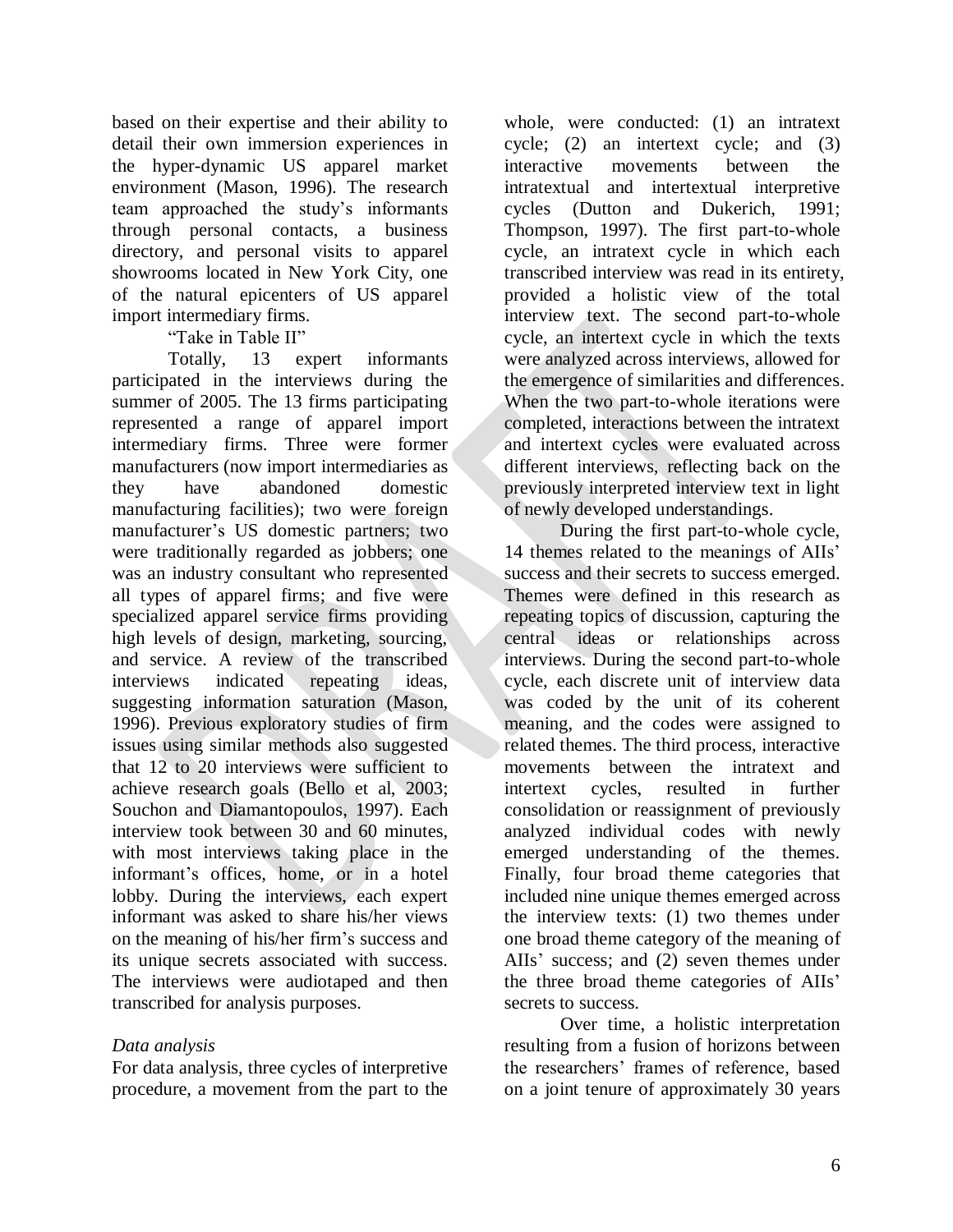of floor experience in retailing and sourcing experience in manufacturing, and the texts being interpreted was achieved (Spiggle, 1994; Thompson, 1997). This fourth and final interpretive process led to the creation of a conceptual model that illustrates the relationships among the broad theme categories and the individual themes explored.

# **Findings/Interpretation**

## *The meaning of success perceived by AIIs*

Because successful performance is multidimensional, both subjective and objective, capturing the core meaning of success between the research team and the informants, as well as across the informants, was a fundamental first step (Ambler and Kokkinaki, 1997). At a surface level, the expert informants expressed success as the accomplishment of immediate, short-term goals, including hiring experienced senior managers, finding a wealthier financial partner, acquiring larger inventory spaces, increasing sales by a certain percentage in a given time, or practicing relationship building with new buyers. However, at a deeper level, the study informants shared unconventional views of success that were far different from the traditional managerial emphasis on financial gains or firm growth in size or sales. AIIs' long-term success at a deeper level emerged as "being able to be who I am," i.e., to freely impact the market through their creative contributions.

> *Informant 3:* We don't want to become the Calvin Klein of the world, because what we want to become is the *XXX* [her company name] of the world. We don't want to lose focus. We want to maintain the ethics that we started with and grow with it. We don't want to lose sight of who we really are. We know who we are, here.

At a surface level, in order to achieve that freedom, AIIs expressed a desire to survive their hyper-dynamic market environment by "staying in business." The legitimacy of their existence appeared to be particularly important for AIIs because of their intermediary position in the global apparel supply chain. After all, if domestic retailers and foreign manufacturers conducted business directly, there would be no reason for them. At a deeper level, however, AIIs were describing the need to establish a long-term presence in the industry instead of merely surviving as a firm. In an industry where small and medium-sized firms come and go quickly, achieving a stable platform from which to freely impact the market emerged as an important element of AIIs' competitive advantage.

> **Informant 5**: We provide the product that they can't do themselves, which is why we have the licenses that we have, because if you don't provide the product that the retailer cannot do themselves, you cannot stay in business. So, you have to have the product that has unique point of view, has to be a reason for the retailer to need you. If not, you won't be staying in business.

#### *The secrets to success expressed by AIIs*

Business managers working under time pressure are quick to answer questions about their businesses based on surface, tip-of-thetongue responses that call heavily on numbers and routine business jargon. Using the qualitative lens, however, the informants and research team teased out deeper understandings of the secrets to AII's success. At a surface level, each expert informant claimed to have a unique recipe to success. Yet, at a deeper level, three common theme categories emerged across the interview texts: (1) immersion knowledge management; (2) simultaneous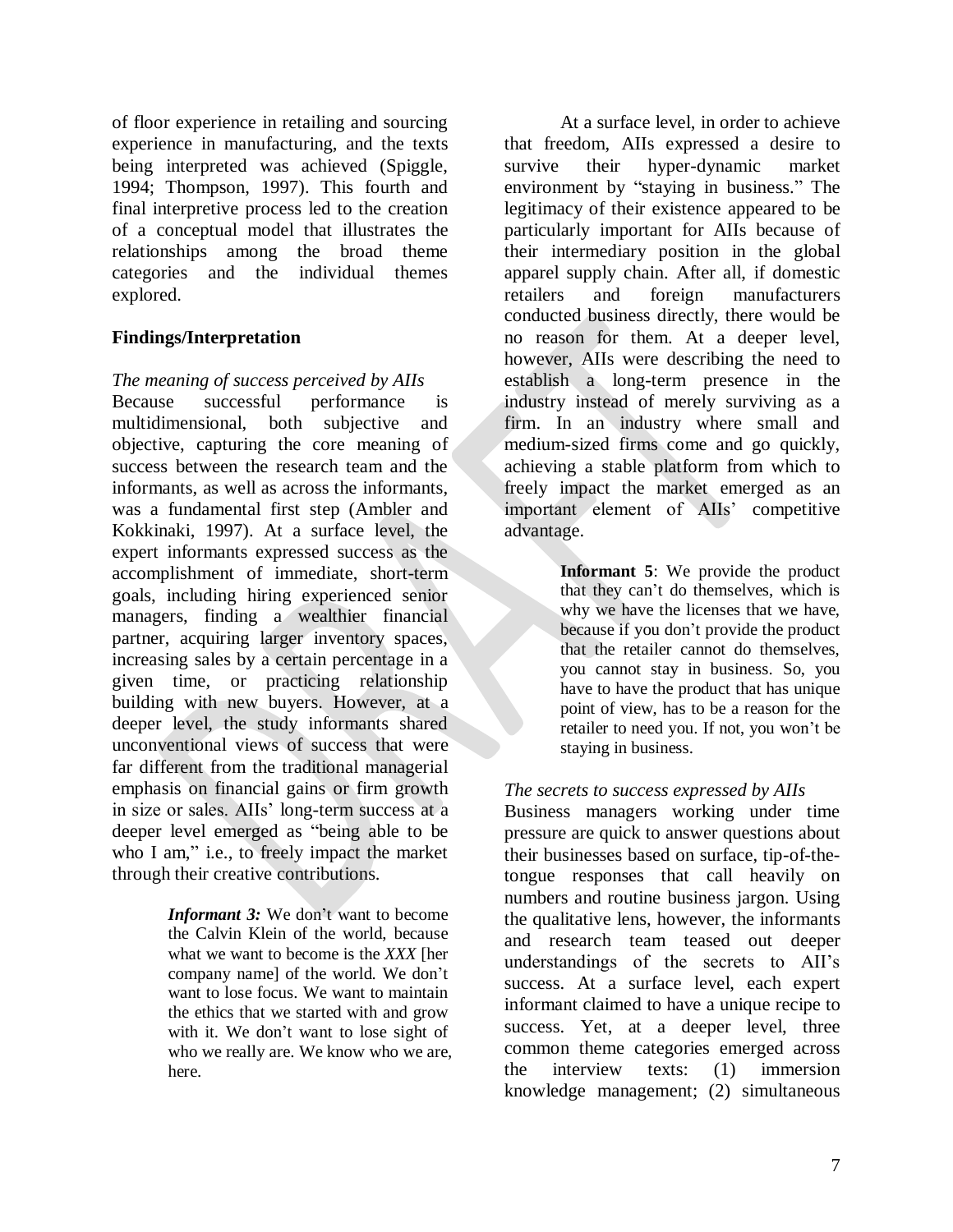dual relationship management; and (3) flexibility saturation.

*Immersion knowledge management*. Knowledge, a critical resource for all firms, has been researched heavily from the point of view of knowledge type, magnitude of knowledge changes, and knowledge's impact on firm performance (Kotler, 2003; Marinova, 2004). However, these major streams of research do not seem to reflect the dimensions of knowledge critical to AIIs' success. Knowledge of the marketplace surfaced with a sense of extreme immediacy that may be unique to the hyper-dynamic apparel market environment, and that immediacy seemed to render traditional marketing strategies ineffective. Moreover, the knowledge needed was described as only being acquired through years of personal experience and immersion on the floor, either on retailers' store floors or manufacturers' production floors. This, in turn, implied that success in AIIs appeared to be unusually tied to personnel management. Literally, your firm personnel "can make you or break you."

> *Informant 4*: In our particular situation [a trendy junior market], we don't really have time to go through that (the whole process) because by the time you get there [upper management of the buyer side] and make the decision, the trend has changed. You know, so, that's something that people have to understand.

> *Informant 1*: While you are there [foreign manufacturers' production sites] and check on the deliveries, styles, and stuff, I've been more trained in garment, apparel quality and products. That's how I acquired my expertise that you cannot get from your office. You have no clue as to what is happening [overseas] if you don't go and see. I have seen MANY, MANY companies

hurt because they thought production is as simple as a piece of paper, called a purchase order!

*Simultaneous dual relationship management.* Developing long-term interactive relationships, i.e., relationship marketing has represented a major thrust in marketing theory and practice since the mid 1980's (Barns, 1994). The study revealed that AIIs have two equally critical business channel members, retailers and manufacturers, both of whom have the power to impact their very existence. Consequently, they have faced a distinctive challenge to establish and maintain two equally important types of business-tobusiness (B2B) relationships simultaneously. That is AIIs must manage a B2B relationship with their domestic clients and a B2B relationship with foreign suppliers, exercising a multiple personality approach of being both buyer and seller at the same time while managing two vastly unequal power positions.

With domestic clients, AIIs pointed out that they pursued proactive, yet personal and non-contractual relationships, based on 24/7 service designed to please and accommodate client requests on the spot. With foreign manufacturers, AIIs shared that they maintained relatively more contractual relationships, yet these contractual relationships ultimately evolved into stable partnerships over time, establishing true interdependency. Ironically, the actions that AIIs engaged in with domestic clients, patterned on the literature's recommendations, often seemed to be ineffectual because this part of their B2B relationships were, ultimately, dictated by domestic clients with overwhelming power. With foreign manufacturers, a relationship with a more equal power structure, transactions began with what seemed to be cold, cut-and-dried contracts and evolved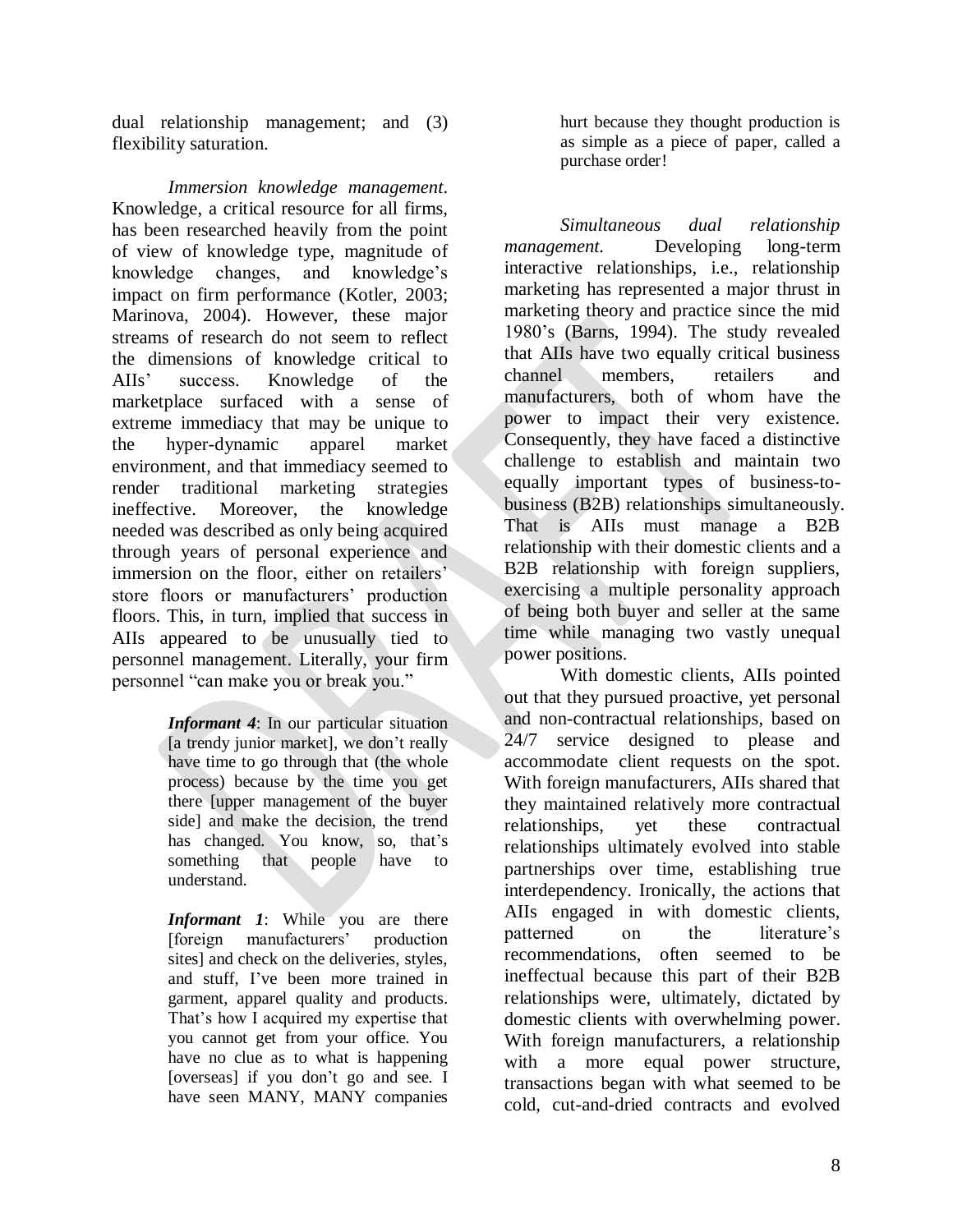into trust building and long-term partnerships.

> *Informant 3*: We are not a type of sitbacks. We want to know who it is we're selling to. We want to talk to them [our buyers]. We want to develop a relationship with them [our buyers] directly and we have very good relationship with any of our buyers. We are always there when they [retailers] need us.

> *Informant 2*: We have over the years established relationships with a number of manufacturing facilities such that we have significant presence with them and because of that, and they know that we plan our production in advance and we honor our word, we pay our bills, and they can rely on us. They have come to really appreciate it and everything so we in turn were able to assure an appropriate quality, delivery and so that relationship that has been created.

*Flexibility Saturation*. As external environment becomes more volatile and uncertain, a firm's flexibility becomes an important strategic dimension in the global marketplace (Abbott and Banerji, 2003). Yet, the complex and multidimensional nature of firm flexibility can make it an extremely difficult concept to grasp. The three most common streams of academic research on firm flexibility are: (1) manufacturing system flexibility; (2) small firms' responses to niche opportunities; and (3) transnational corporations' adaptive responses to environmental uncertainty (Power and Reid, 2005; Sanchez and Perez, 2005), with by far the most research having been done on manufacturing system flexibility. While academic research has focused on flexibility from these three perspectives, the study's informants expressed operational flexibility as an *integration* of multiple dimensions of

flexibility. On the surface, this integration appeared to be driven by manufacturingrelated activities and, therefore, targeted the aggregate level of supply chain flexibility. In this light, AIIs' flexibility was expressed as free movement from country to country to meet demands—or what might be called "market choices without boundaries." This flexibility may well be associated with the apparel industry having become one of the most globally dispersed industries (Dicken, 2003).

> *Informant 10*: If we own the manufacturing, it's as much as the company has been in business for many decades, we would be limited to the United States, we may be out of business by now. As it is, we do have flexibility of being able to move country to country as quotas and restrictions are put in place or lifted as the capabilities of one country go down and another country's capability's ratchet up.

At a deeper level, AIIs' flexibility emerged as something quite different from the conventional reactive view provided in the extant literature. First, AIIs' flexibility was described as proactive, i.e., taking full initiative to convert market uncertainties into market opportunities, rather than reactive, i.e., adapting to environmental uncertainty. The study's informants expressed that environmental uncertainties represented a pool of new opportunities that could be anticipated unafraid.

> *Informant 13*: We're constantly on top of what's going on. We take full initiatives to being able to evolve with the times. Being able to evolve with where the fashion is going, and where it's headed, being able to really hit that nail, right on the head basically.

> *Informant 5*: I think that anybody can do anything they want, as long as they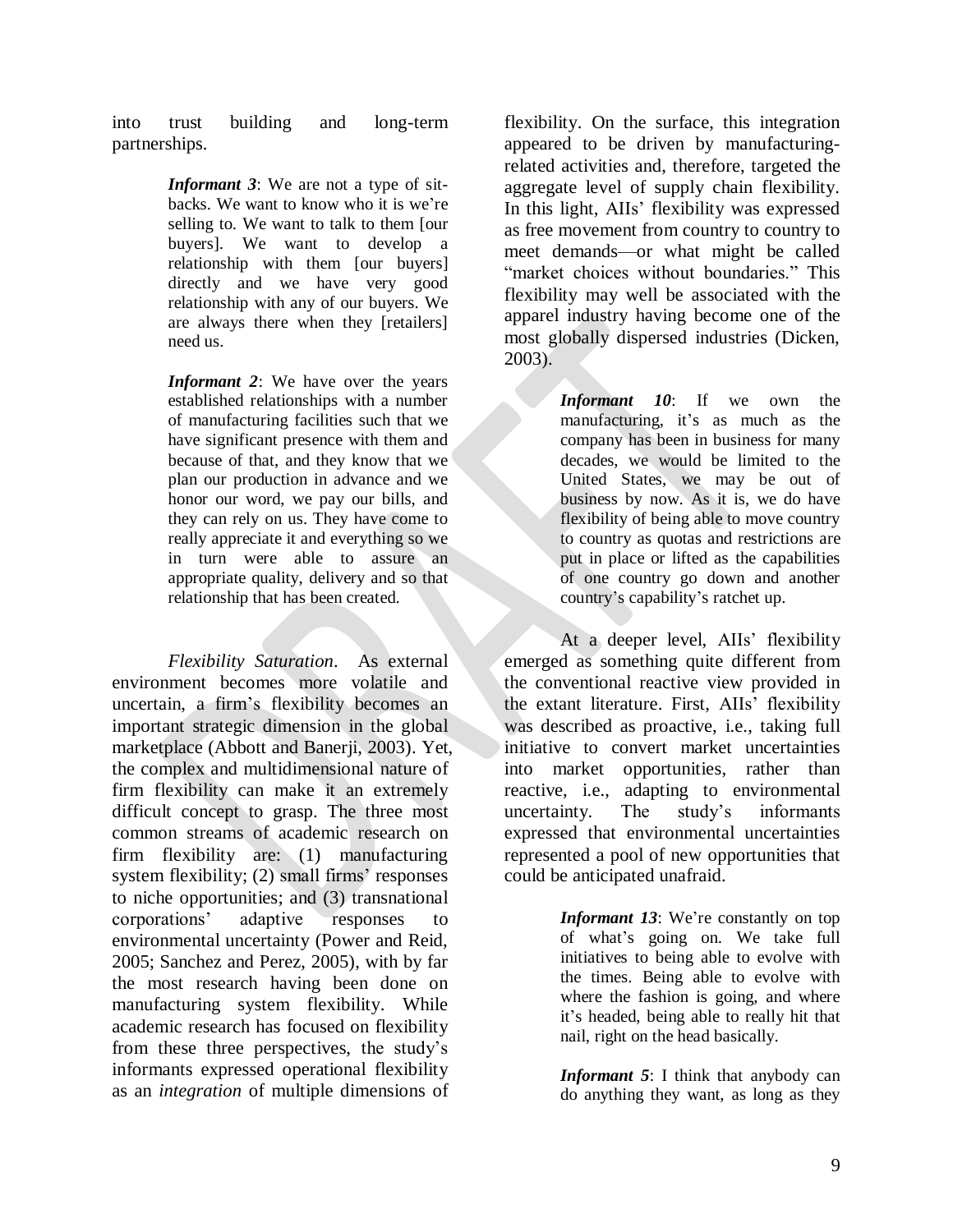really believe in what they're doing. You have to really believe in that, and then you're gonna be fine. And do not be afraid. Just take a chance. You have to be unafraid to be afraid. If you feel afraid, it's ok as long as you are not really afraid.

Second, and also at a deeper level, the informants extended the concept of flexibility into a firm mindset, a whole organizational culture, that informed every activity of the firm, rather than as capabilities aligned only with certain actions, personnel, or areas of the firm. This flexibility saturation was manifested as versatility, suggesting that these firms leveraged a wide range of resources to carry out firm actions—to the extent that "if you can imagine it, you can make it happen" (see Figure 2 for the study's findings on AII success and secrets to success in the hyperdynamic US apparel market environment).

> *Informant 6*: I think this company has been successful and we can do many different things. Somebody comes in to us and they want Kids PJs, we make Kids PJs. If someone comes in to us and you know, they want latest sleepwear to make with it, we're very versatile, we're special experts. We'll MAKE whatever it is. We'll SOURCE whatever it is. I think that's the key thing.

Figure 2

# **Discussion and implications**

The movement of apparel production across international borders has transformed the apparel industry, resulting in a challenging business environment and questions about the industry's future (Appelbaum and Christerson, 1997; Dicken, 2003; Jones and Hayes, 2004; Taplin and Winterton, 2004). Jones and Hayes (2004) questioned whether the apparel industry in the UK is moving toward "extinction or evolution" (p. 262),

and Scheffer and Duineveld (2004) asked if the Dutch apparel industry is in its "final" demise or regeneration" (p. 340). While the shock of the transformation of the apparel industry has engendered a preoccupation with the change itself, business has gone on with numerous firms successfully engaged in apparel-related businesses in developed economies. These firms, including US AIIs, are making significant impacts on the apparel industry, leading this study to explore an immediate and deeper understanding of AIIs' secrets to success through a qualitative analysis of the views of industry experts who alone can provide an insider's lived experience, a perspective rarely understood by industry outsiders.

The study results included four key findings. First, at a deeper level, AIIs in this study, instead of focusing on sales- or profitoriented performance, described success as reaching a long-term presence, a platform, from which they could impact the industry through creative expression, i.e., building competitive advantage. Three of the findings addressed these firms' success factors: immersion knowledge management, simultaneous dual relationship management, and flexibility saturation. Interestingly, the success factors described by the informants did not resemble the standard firm success factors proposed in the management literature. AIIs' immersion knowledge, requiring a sense of extreme immediacy, appeared to lead AIIs to put a special emphasis on personal experience gained on the retailers' or manufacturers' floors. AIIs' unique B2B relationships, requiring simultaneous management of two unequal power positions, sought both proactive, personal, non-contractual relationships with domestic clients and contractual, trustbuilding, long-term partnerships with foreign manufacturers. Finally, AIIs' operational flexibility emerged as a firm mindset that permeated their every activity,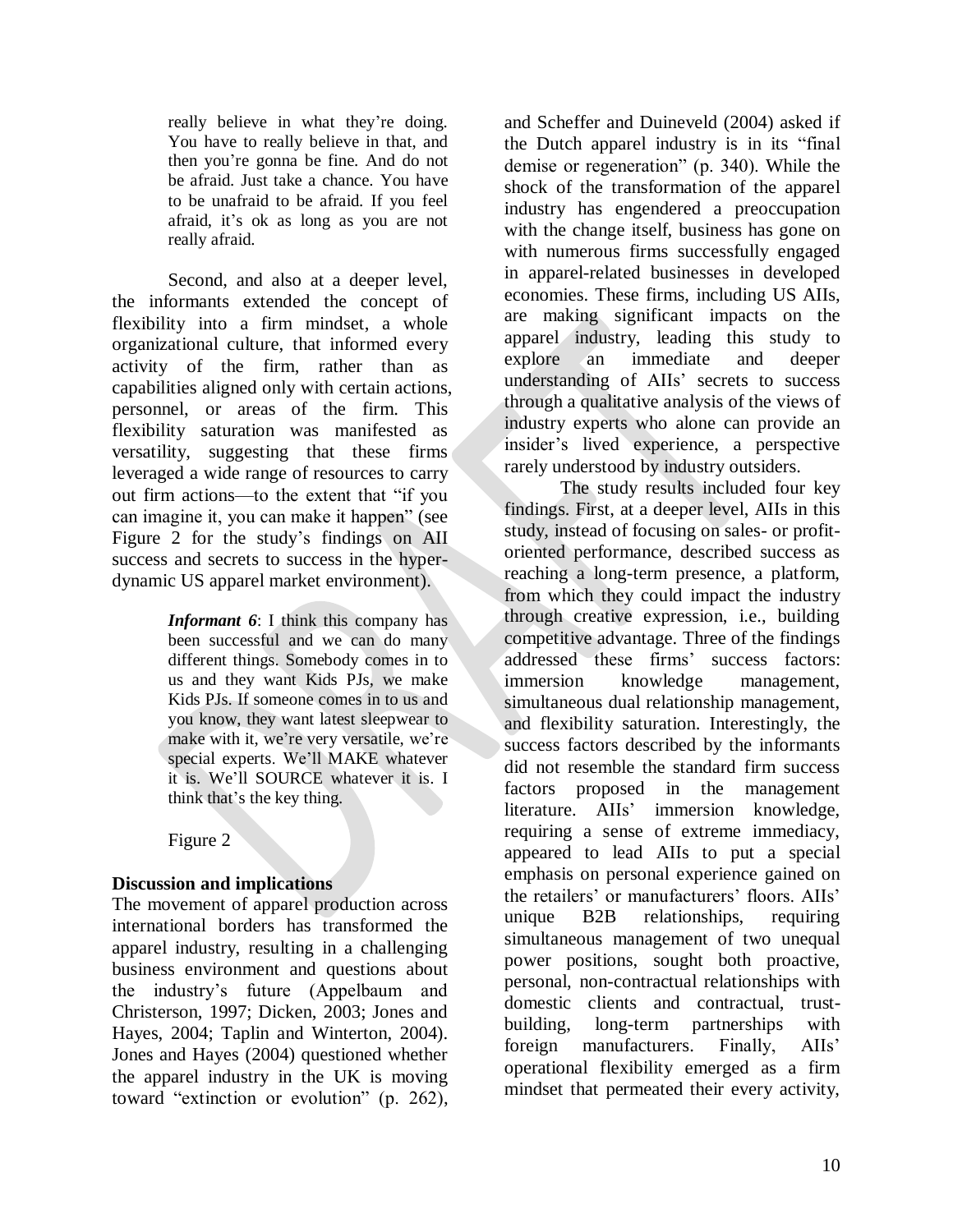taking full initiative to convert market uncertainties into market opportunities and using versatility to exploit those opportunities.

This study makes several significant contributions to the literature. In reviewing the business environment literature, it became clear that none of the extant dimensions truly captured the reality of the apparel industry environment as expressed by the study informants. It was necessary to create a new definition of environment, hyper-dynamism, to adequately grasp the extent of the complexity, turbulence, resource scarcity, and acceleration issues surrounding the activities that take place within some industries. Presenting this new concept of environment represents a critical contribution, because of its absence in the literature and because the study informants clearly expressed that the pressured environment they have faced has driven AIIs planned actions and their implementation of daily operations.

A second important contribution of this research was to elucidate the reality of AIIs, who, although often not recognized as a unified group by the government, their clients, the mass media, and academic researchers, are making significant contributions to the US economy. The elucidation was surprising even to this research team who together has close to 30 years of business experience in the apparel industry. Furthermore, the three success factors, immersion knowledge management, simultaneous dual relationship management, and flexibility saturation, were all strongly tied to firm personnel and their internalized personal characteristics. Acquiring and keeping personnel with such characteristics seemed to have strong implications for firm strategies, including hiring, management style, firm size, and opportunity analysis.

Finally, the study may have implications for the resource-advantage (R-A) theory of competition. The study's results showed consistent support for the importance of resources and the process of acquiring those resources, i.e., the process of R-A competition. The findings, however, do not reflect R-A theory's assumed view of superior financial performance as the firm's primary goal. Instead, the results more closely fit a multiple constituency approach to firm performance—as reflected by a focus on the "freedom to be creative" rather than on "becoming a Calvin Klein." (i.e., becoming a multi-billion dollar company). In sum, the competition process proposed by the theory seemed to be consistent with AIIs competition reality, while the theory did not seem to capture AIIs' performance reality accurately.

Many future research possibilities await researchers in this area. First, empirical testing of the study's results about US AIIs' secrets to success would be valuable for both apparel practitioners and academics. The results from this testing may help practitioners reevaluate their supply chain structures in terms of partner selection and efficient resource-leveraging strategies. Given that the study sample was comprised of small and medium-sized, privately owned AIIs—which represent the majority of AIIs—future researchers may want to explore larger, publicly owned AIIs to understand any differences and similarities between these firms. They may also want to expand our understanding of these firms in other developed economies. It may also be fruitful to investigate the meaning of success for other apparel supply chain members, such as retailers and manufacturers, who experience similar hyper-dynamic environments. Finally, the possibility of status quo as an intermediate firm objective may be worth further consideration.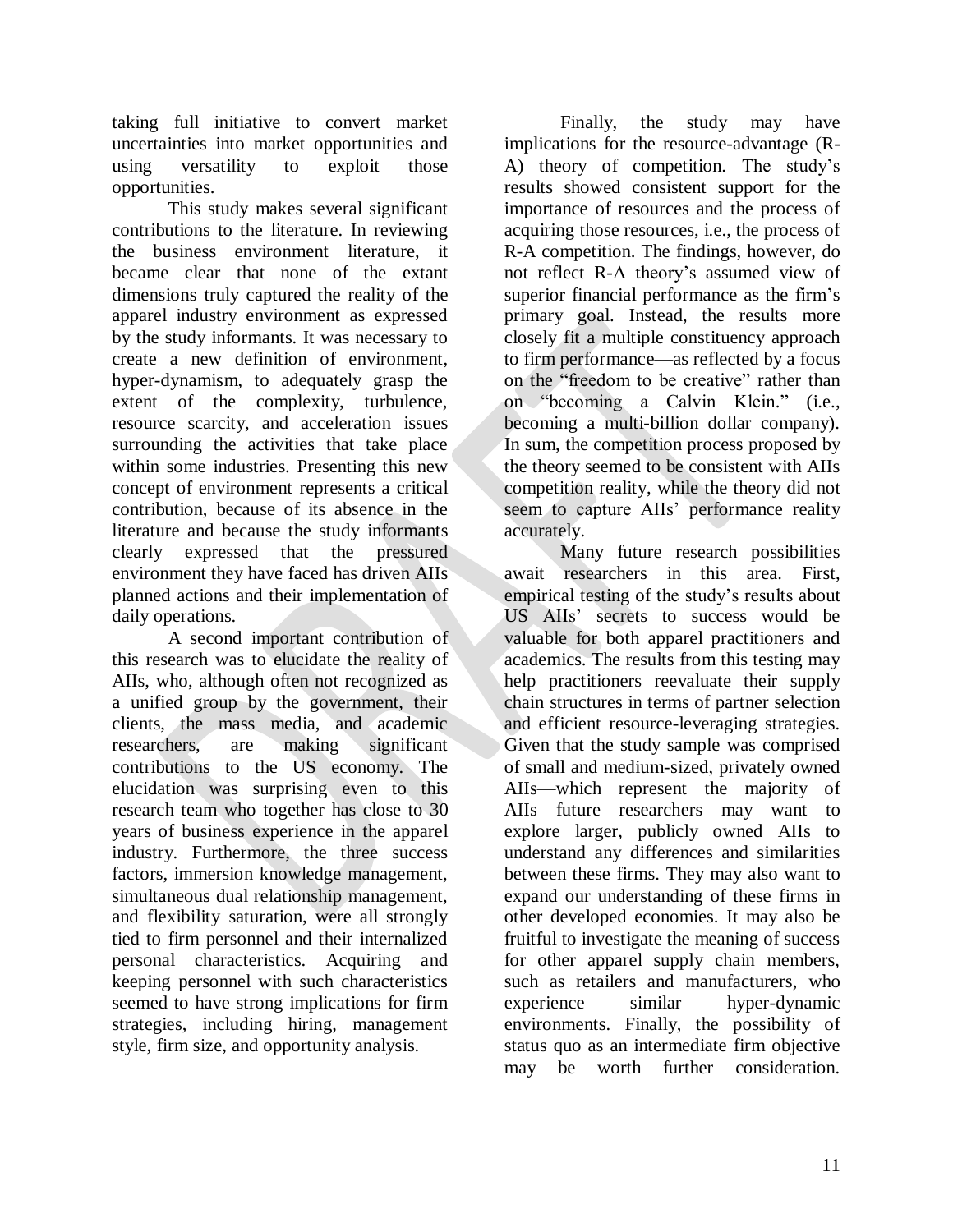| <b>Terms</b>                  | <b>Definitions</b>                                                                                                                                                                                                                                                                                         |  |  |  |
|-------------------------------|------------------------------------------------------------------------------------------------------------------------------------------------------------------------------------------------------------------------------------------------------------------------------------------------------------|--|--|--|
| <b>Complexity:</b>            |                                                                                                                                                                                                                                                                                                            |  |  |  |
| Complexity                    | The number and heterogeneity or diversity of factors and components in the<br>environment that the focal unit has to contend with in decision making (Dess and<br>Beard, 1984; Tung, 1979). Related terms include heterogeneity (Aldrich, 1979;<br>Thompson, 1967) and <i>diversity</i> (Mintzberg, 1979). |  |  |  |
| <b>Turbulence:</b>            |                                                                                                                                                                                                                                                                                                            |  |  |  |
| <b>Dynamism</b>               | The rate and unpredictability of environmental change (Dess and Beard, 1984).                                                                                                                                                                                                                              |  |  |  |
| <b>Routineity</b>             | The consistency of variability and analyzability of the stimuli confronting the<br>organizational unit (Tung, 1979).                                                                                                                                                                                       |  |  |  |
| <b>Turbulence</b>             | (1) The high rate of inter-period change (in magnitude and/or direction) in the<br>"levels" or values of key environmental variables; and (2) the extent of<br>uncertainty and unpredictability as to the future values of these variables (Dess<br>and Beard, 1984; Glazer and Weiss, 1993).              |  |  |  |
| Uncertainty                   | The firm's inability to understand or to predict the state of the environment due to<br>a lack of information or a lack of understanding of the interrelationships among<br>environmental elements (Milliken, 1987; Matthews and Scott, 1995).                                                             |  |  |  |
| <b>Resource availability:</b> |                                                                                                                                                                                                                                                                                                            |  |  |  |
| <b>Hostility</b>              | Intense competition for scarce environmental resources (Mintzberg, 1979).<br>Related terms include <i>illiberality</i> (Child, 1972).                                                                                                                                                                      |  |  |  |
| <b>Munificence</b>            | The extent to which environmental resources can support sustained growth of an<br>organization based on resource availability (Aldrich, 1979; Dess and Beard,<br>1984). Related terms include <i>capacity</i> (Aldrich, 1979).                                                                             |  |  |  |
| <b>Acceleration:</b>          |                                                                                                                                                                                                                                                                                                            |  |  |  |
| <b>Acceleration</b>           | The speed of predictable business cycles (study definition).                                                                                                                                                                                                                                               |  |  |  |

# **Table I. Dimensions of the Environment**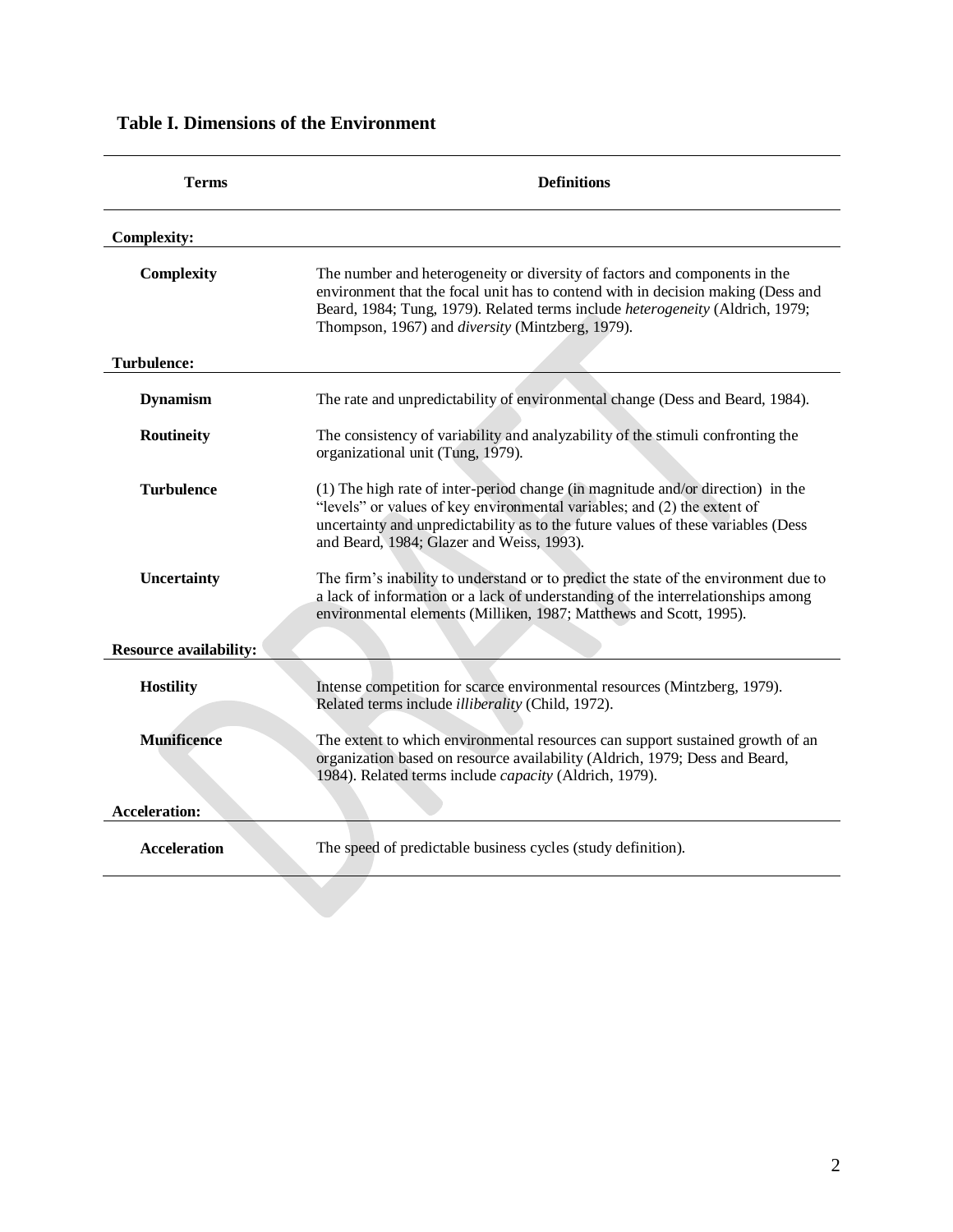| <b>Expert</b><br><b>Informants</b> | <b>Position Level</b>               | <b>Total Years in</b><br>the Industry | <b>Main Products of</b><br><b>Participant's Firm</b> | <b>Gross Sales</b><br>of Company<br>(U.S. \$) | Self-rated<br>Company<br>Performance <sup>1</sup> |
|------------------------------------|-------------------------------------|---------------------------------------|------------------------------------------------------|-----------------------------------------------|---------------------------------------------------|
| $\mathbf{1}$                       | President                           | 28                                    | <b>Consulting Service</b>                            | No Reply                                      | No Reply                                          |
| $\overline{2}$                     | Vice President<br>National Accounts | 30                                    | Uniforms/Corporate<br>Apparel                        | No Reply                                      | $\overline{7}$                                    |
| 3                                  | Director of<br>Marketing & P.R.     | $\tau$                                | Children's Apparel                                   | No Reply                                      | $\boldsymbol{7}$                                  |
| 4                                  | President                           | 21                                    | Ladies' & Juniors'<br>Apparel &<br>Accessories       | 40 Million                                    | $8\,$                                             |
| 5                                  | <b>CEO</b>                          | 30                                    | Sleepwear,<br>Loungewear, &<br>Daywear               | Over 100<br>Million                           | 8                                                 |
| 6                                  | Product<br>Development/Sales        | 15                                    | Ladies' Underwear                                    | No Reply                                      | 10                                                |
| 7                                  | Marketing<br>Manager                | 20                                    | Ladies' Apparel                                      | No Reply                                      | 5                                                 |
| 8                                  | President                           | 25                                    | Ladies' Underwear                                    | 7 Million                                     | 6                                                 |
| 9                                  | President                           | 33                                    | Ladies' Lingerie                                     | 41 Million                                    | $\overline{7}$                                    |
| 10                                 | Sales                               | 40                                    | Ladies' Lingerie                                     | 80 Million                                    | 8                                                 |
| 11                                 | Vice President of<br>Merchandising  | 15                                    | Ladies' Underwear                                    | No Reply                                      | $\tau$                                            |
| 12                                 | President                           | 20                                    | Men's Apparel                                        | 2.5 Million                                   | 5                                                 |
| 13                                 | Sourcing Specialist                 | 12                                    | Children's Apparel                                   | No Reply                                      | 8                                                 |

# **Table II. Study Informants' Demographic Information**

(1) From 1 to 10, with 10 being the best.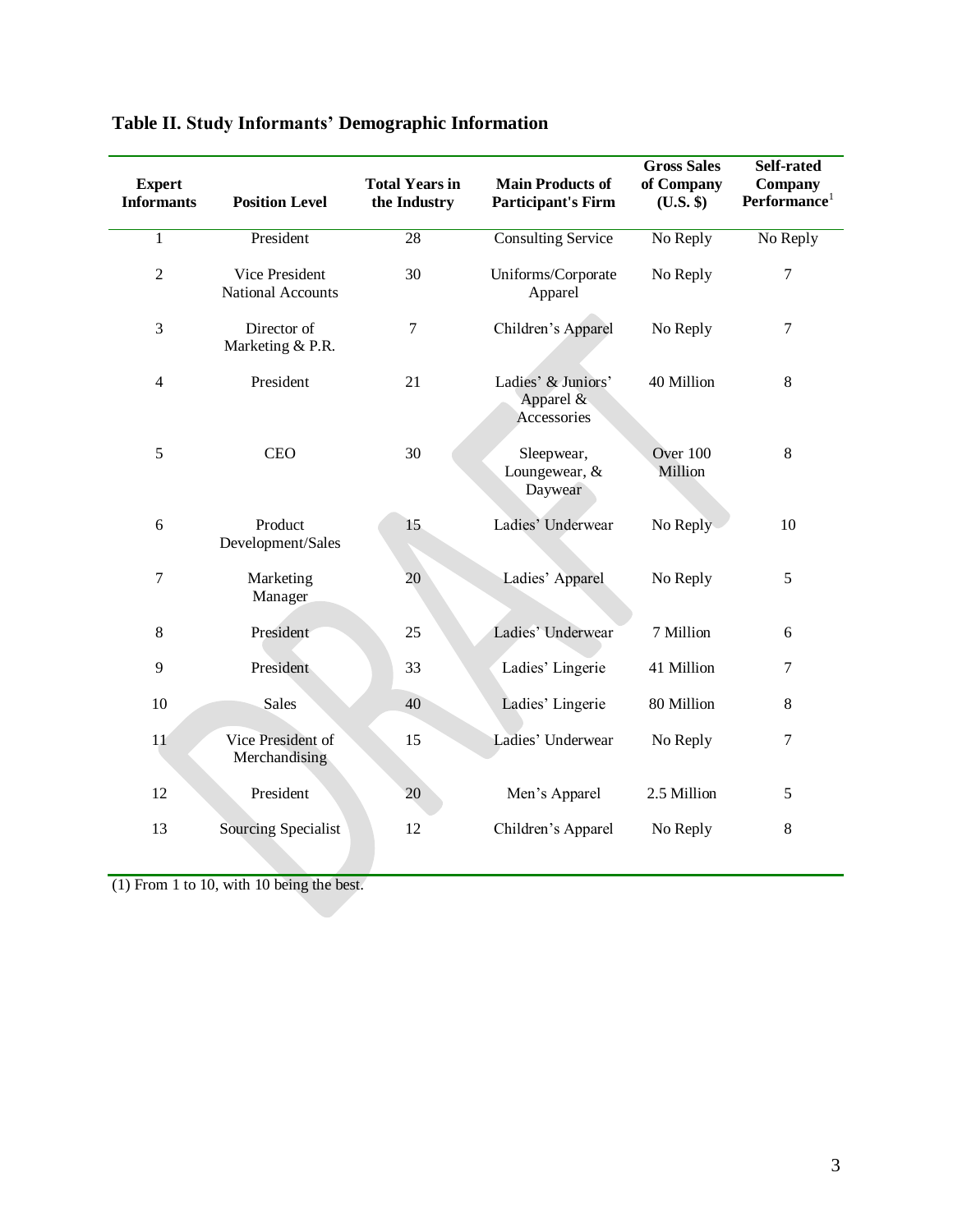**Figure 1. Conceptual Model of Research**



spiraling upward in response to increasing hyper-dynamism.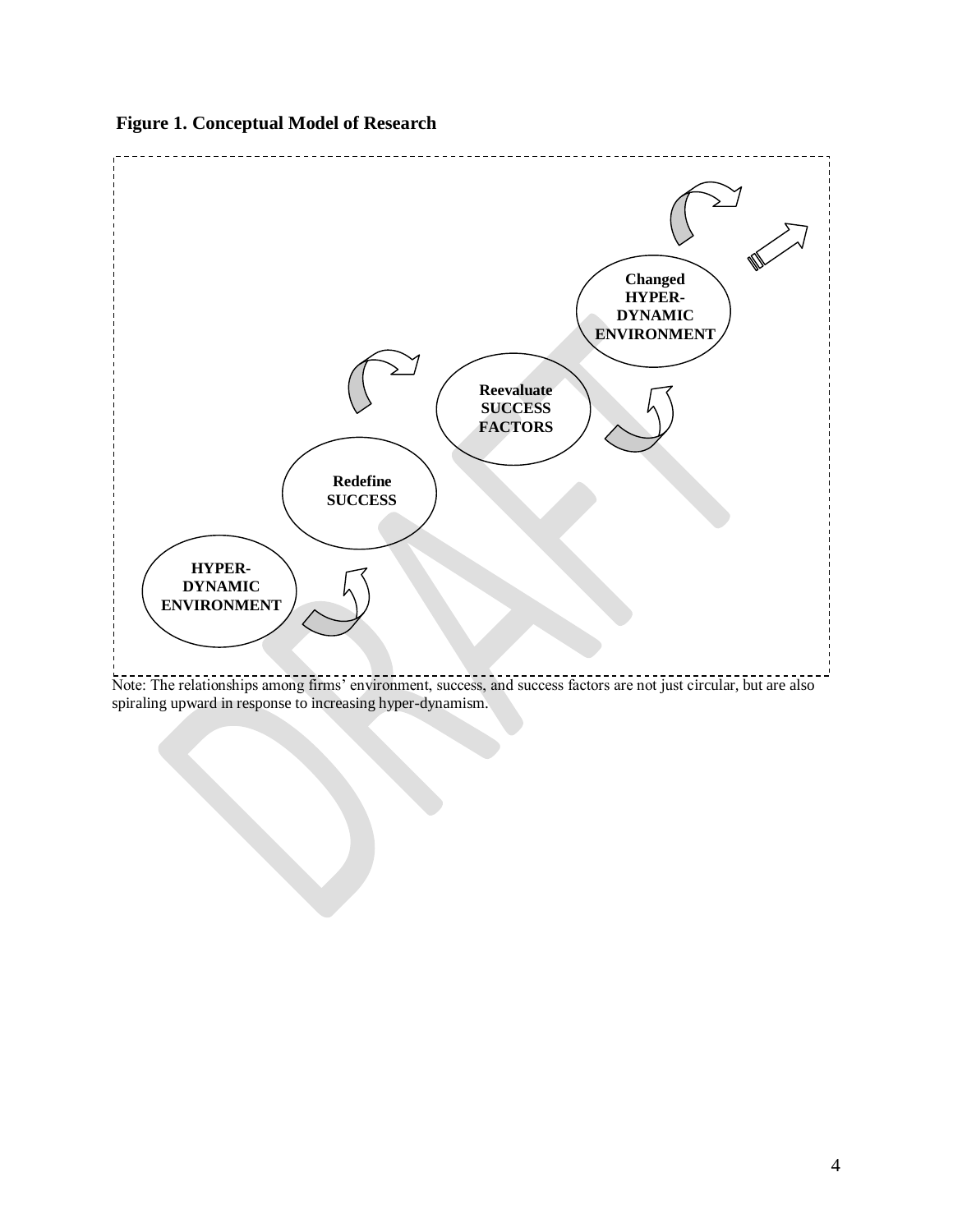

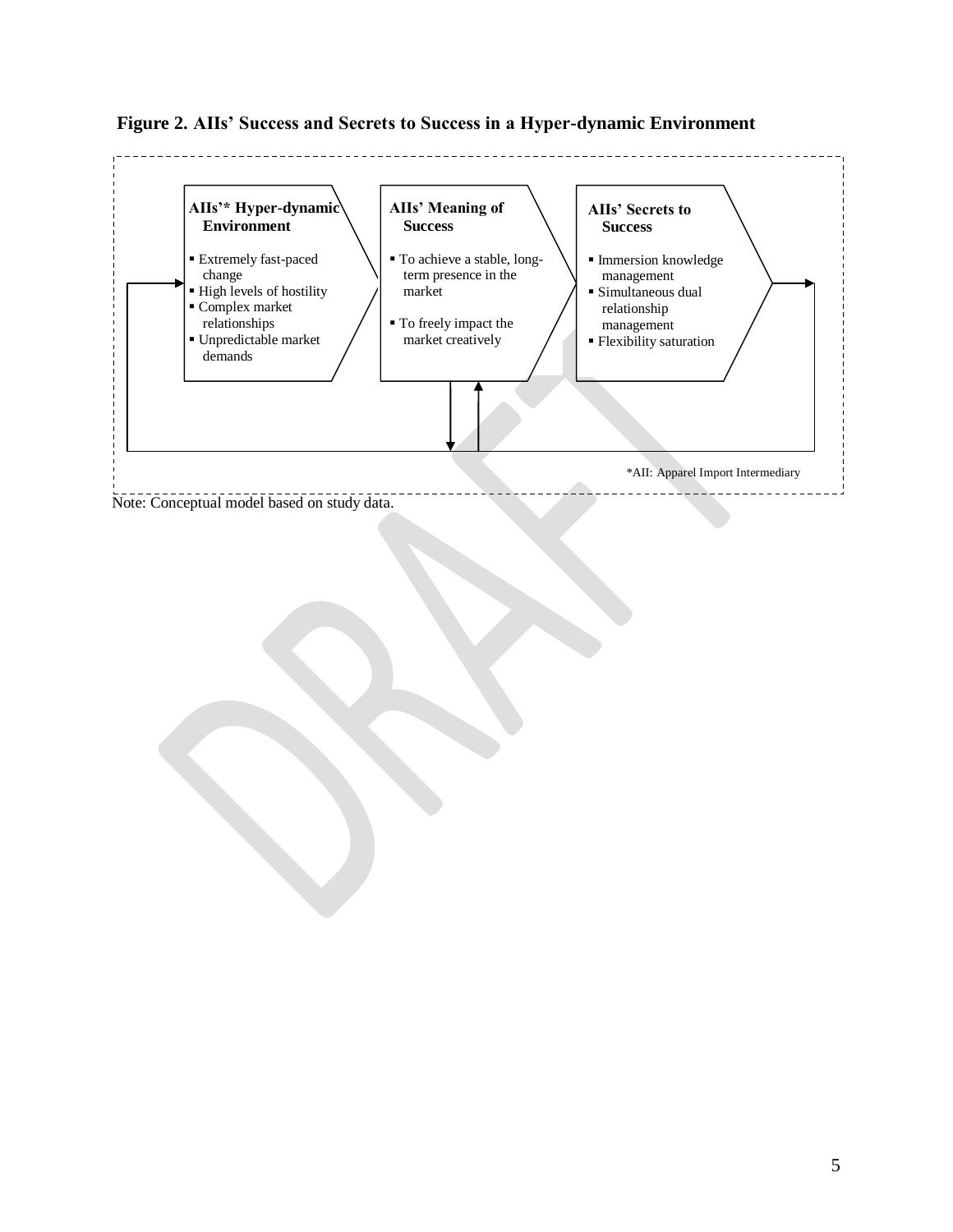#### **References**

- Abbott, A. and Banerji, K. (2003), ―Strategic flexibility and firm performance: The case of US based transnational corporations‖, *Global Journal of Flexible Systems Management*, Vol. 4, No. 1&2, pp. 1-8.
- Ambler, T. and Kokkinaki, F. (1997), "Measures of marketing success", *Journal of Marketing Managemen*t, Vol. 13, pp. 665-678.
- Aldrich, H.E. (1979), *Organizations and environments,* Prentice-Hall, Englewood Cliffs, NJ.
- Appelbaum, R. P. and Christerson, B. (1997), "Cheap labor strategies and export-oriented industrialization: Some lessons from the Los Angeles/East Asia apparel connection‖, *International Journal of Urban & Regional Research*, Vol. 21, No. 2, pp. 202-217.
- Barnes, J.G. (1994), "Close to the customer: But is it really a relationship?" *Journal of Marketing Management*, Vol. 10, pp. 79-88.
- Baughman, L.M. (2004), "A current assessment of health of the U.S. textile and apparel industries: On life support or a case of the sniffles?‖ *National Retail Federation News Release*, Retrieved from the Web December 3, 2004, [http://www.nrf.com/content/press/](http://www.nrf.com/content/press/%20release2004/cita-cottontrousers.pdf)  [release2004/cita-cottontrousers.pdf](http://www.nrf.com/content/press/%20release2004/cita-cottontrousers.pdf)
- Bello, D.C., Chelariu, C. and Zhang, L. (2003), "The antecedents and performance consequences of relationalism in export distribution channels‖, *Journal of Business Research*, Vol. 56, pp. 1-16.
- Child, J. (1972), "Organizational structure, environment and performance: The role of strategic choice", *Sociology*, Vol. 6, pp. 1-22.
- Connolly, T., Conlon, E.J. and Deutsch, S.J.  $(1980)$ , "Organizational effectiveness: A multiple constituency approach", *Academy of Management Review*, Vol. 5, pp. 211-217.
- Dess, G.G. and Robinson, R.B. Jr. (1984), "Measuring organizational performance in the absence of objective measures: The case of the privately-held firm and conglomerate business unit", *Strategic Management Journal*, Vol. 5, No. 3, pp. 265-273.
- Dicken, P. (2003), *Global shift: Reshaping the global economic map in the*   $21^{st}$ *century*,  $4^{th}$  edn, The Guilford press, New York.
- Dutton, J. E. and Dukerich, J.M. (1991), "Keeping an eye on the mirror: Image and identity in organizational adaptation‖, *Academy of Management Journal*, Vol. 34, No. 3, pp. 517-554.
- Etzioni, A. (1964), *Modern organizations*. Englewood Cliffs, NJ: Prentice Hall.
- Ford, J.D. and Schellenberg, D.A. (1982), ―Conceptual issues of linkage in the assessment of organizational performance", *Academy of Management Review*, Vol. 7, No. 1, pp. 49-58.
- Fredrickson, K.W. (1984), "The comprehensiveness of strategic decision process: Extension, observations, and future directions", *Academy of Management Journal*, Vol. 27, pp. 445- 466.
- Fredrickson, J.W. and Iaquinto, I.A. (1989), "Inertia and creeping rationality in strategic decision processes", *Academy of Management Journal*, Vol. 32, pp. 543-576.
- Glazer, R. and Weiss, A.M. (1993), "Marketing in turbulent environments: Decision processes and the timesensitivity of information", *Journal of Marketing Research*, Vol. 30, No. November, pp. 509-521.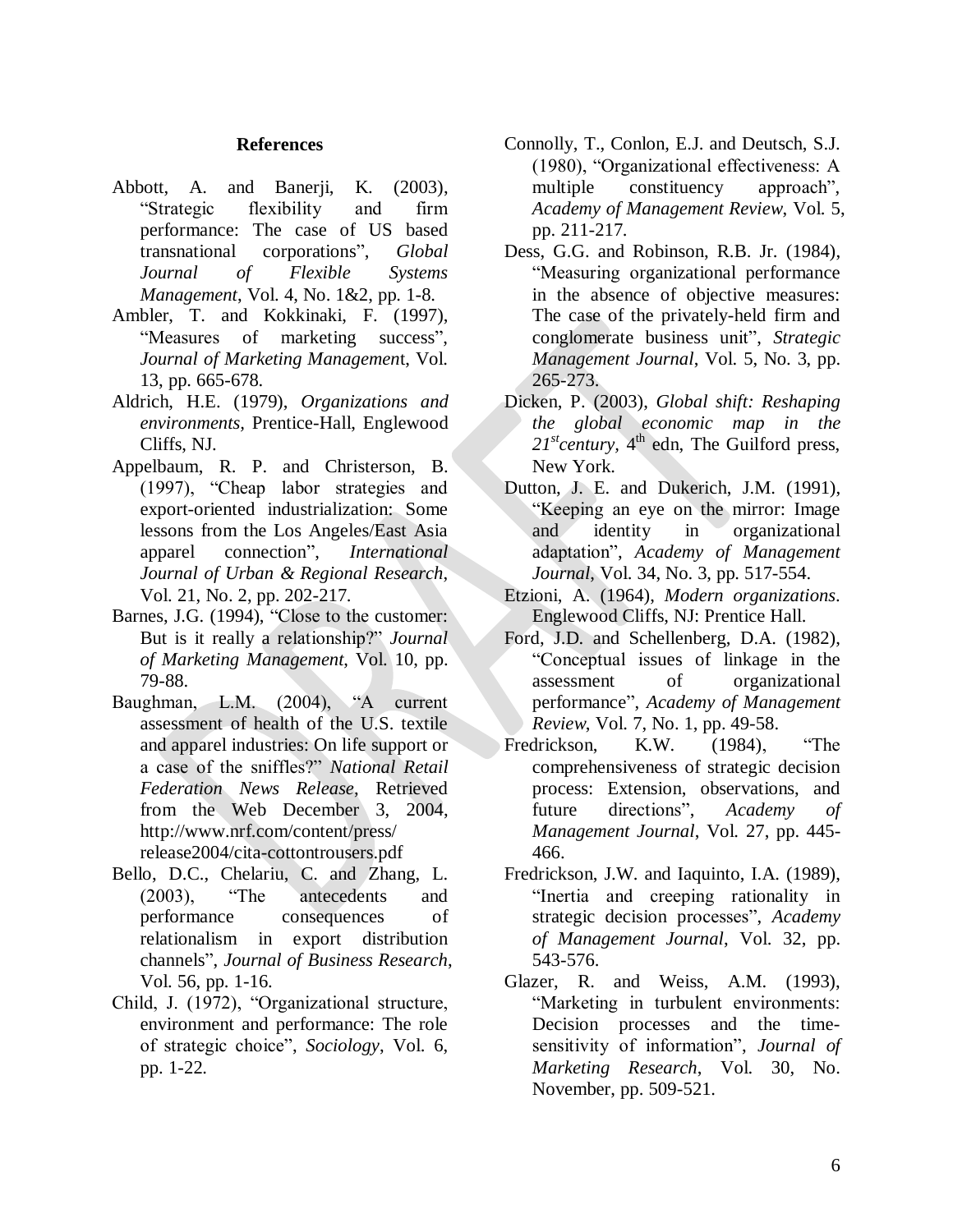- Goll, I. and Rasheed, A.M.A. (1997), ―Rational decision-making and firm performance: The moderating role of environment", *Strategic Management Journal*. Vol.18, No. 7, pp. 583-591.
- Ha, J.E. and Dyer, B.  $(2005)$ , "New dynamics in the US apparel import trade: Exploring the role of import intermediaries‖, *International Textile and Apparel Association Proceedings*. Available at a state at a state at a state at a state at a state at a state at a state at a state at a state at a state at a state at a state at a state at a state at a state at a state at a state at a state at a state at http://www.itaaonline.org/template.asp?i ntPageId=95
- Ha, J.E., and Dyer, B. (2006), "New dynamics in the global supply chain: Discovering import intermediaries", *Proceedings of the Academy of Marketing Science*, Vol. 29, pp. 31-35.
- Hunt, S.D. (2000). *A general theory of competition: Resources, competences, productivity, economic Growth*, Sage, Thousand Oaks.
- Ireland, R.D. and Hitt, M.A. (2005), "Achieving and maintaining strategic competitiveness in the  $21<sup>st</sup>$  century: The role of strategic leadership", *Academy of Management Executive*, Vol. 19, No. 4, pp. 63-77.
- Jones, R.M. and Hayes, S.G. (2004), "The UK clothing industry: Extinction or evolution?‖ *Journal of Fashion Marketing and Management*, Vol. 8, No. 3, pp. 262-278.
- Kotler, P. (2003), *Marketing Management,*  11<sup>th</sup> edn, Prentice Hall, Upper Saddle River.
- Kuivalainen, O., Sundqvist, S., Puumalainen, K., and Cadogan, J.W.  $(2004)$ , "The effect of environmental turbulence and leader characteristics on international performance: Are knowledge-based firms different", *Canadian Journal of Administrative Sciences*, Vol. 21, No. 1, pp. 35-50.
- Marinova, D. (2004), "Actualizing innovation effort: The impact of market

knowledge diffusion in a dynamic system of competition", *Journal of Marketing*, Vol. 68 (July), pp. 1-20.

- Mason, J. (1996), "Sampling and selecting," in J. Mason (ed.), *Qualitative researching,* Sage, London, pp. 83-106.
- Matthews, C.H. and Scott, S.G. (1995), ―Uncertainty and planning in small and entrepreneurial firms: An empirical assessment‖, *Journal of Small Business Management*, Vol. October, pp. 34-52.
- McCracken, G.D. (1988), *The long interview,* Sage, Newbury Park, California.
- Michelle, P. (2004, September), "The impact of change on business: Belk's side of the story", in G.F. Simmons (Moderator), *The Impact of Change*. Symposium conducted at the University of North Carolina at Greensboro, NC.
- Miller, D. and Friesen, P.H. (1982), "Innovation in conservative and entrepreneurial firms: Two models of strategic momentum", Strategic *Management Journal*, Vol. 3, No. 1, pp. 1-25.
- Milliken, F. (1987), "Three types of uncertainty about the environment: State, effect, and response uncertainty", *Academy of Management Review*, Vol. 12, pp. 133-143.
- Mintzberg, H. (1979), *The structuring of organizations,* Prentice-Hall, Englewood Cliffs, NJ.
- Morris, M.H., Schindehutte, M. and LaForge, R.W. (2002), "Entrepreneurial marketing: A construct for integrating emerging entrepreneurship and marketing perspectives‖, *Journal of Marketing Theory and Practice*, Fall, pp. 1-19.
- Olsen, R.P. (1978), *The textile industry: An industry analysis approach to operations management*, Lexington, MA: Lexington Books.